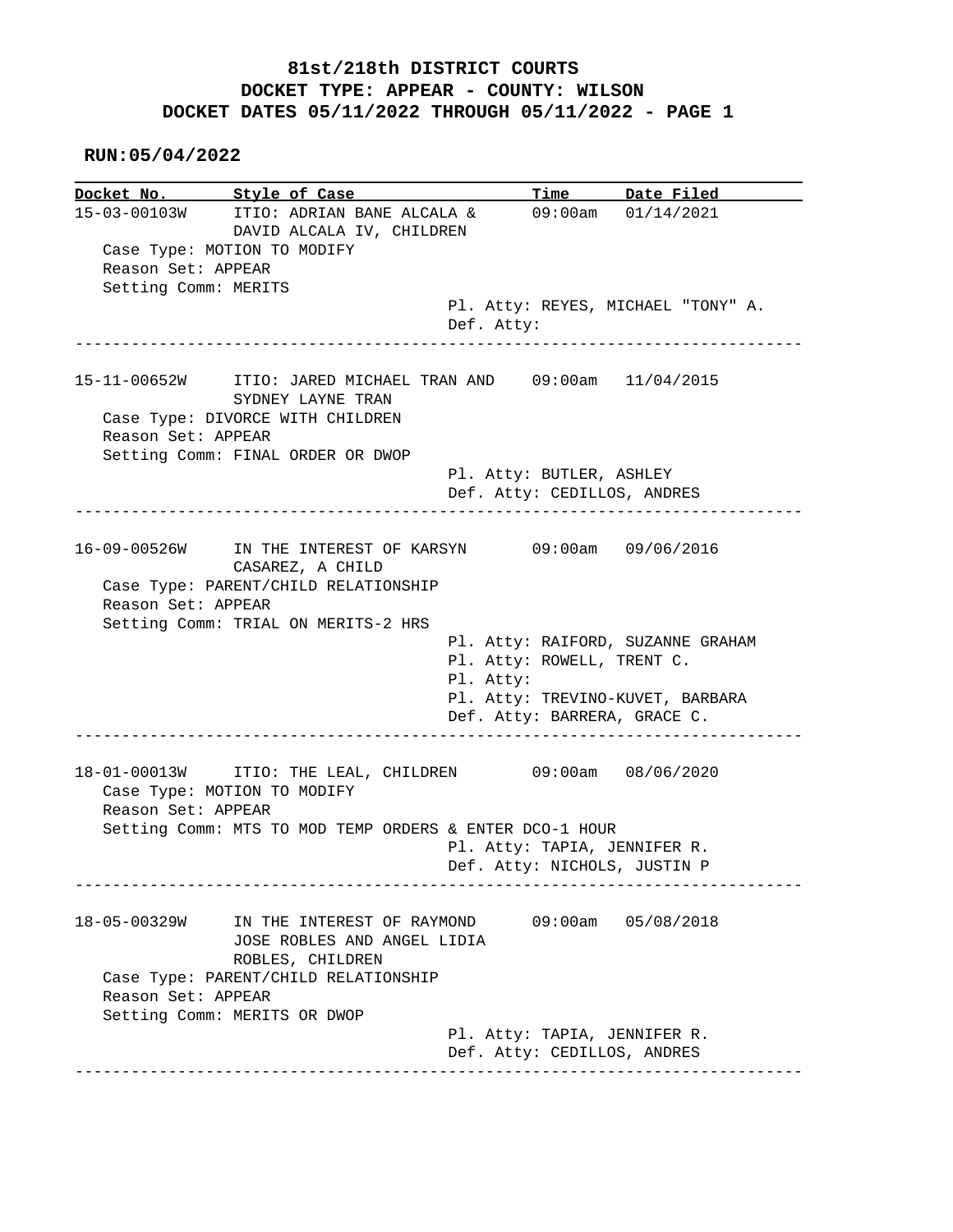**RUN:05/04/2022**

**Docket No. Style of Case Time Date Filed**  18-08-00621W RSUI GROUP, INC. 09:00am 08/14/2018 VS. MARK LACROIX A/K/A MARK LA CROIX INDIVIDUALLY AND D/B/A METAL TECH DESIGN AND FABRICATION Case Type: DEBT/CONTRACT - CONSUMER/DTPA Reason Set: APPEAR Setting Comm: MERITS OR DWOP Pl. Atty: MCCARTHY, IAN ANDREW Def. Atty: SOMMERS, WILLIAM W. ------------------------------------------------------------------------------ 19-03-00243W PORTFOLIO RECOVERY ASSOCIATES, 09:00am 03/26/2019 LLC VS. KAREN PREJEAN Case Type: DEBT/CONTRACT - CONSUMER/DTPA Reason Set: APPEAR Setting Comm: MERITS OR DWOP Pl. Atty: KETTLER, JOHN EDWARD Def. Atty: ------------------------------------------------------------------------------ 19-04-00285W PORTFOLIO RECOVERY ASSOCIATES, 09:00am 04/16/2019 LLC VS. ADAM CANTU Case Type: DEBT/CONTRACT - CONSUMER/DTPA Reason Set: APPEAR Setting Comm: MERITS OR DWOP Pl. Atty: BOWLIN, BRANDON E. Def. Atty: ------------------------------------------------------------------------------ 19-05-00363W IN THE INTEREST OF MADILYNNE 09:00am 05/10/2019 KAY BRIDGEWATER, A CHILD Case Type: PARENT/CHILD RELATIONSHIP Reason Set: APPEAR Setting Comm: MERITS OR DWOP Pl. Atty: SERNA, RAMON B. Def. Atty: PRO SE - BRIDGEWATER, RONAL ------------------------------------------------------------------------------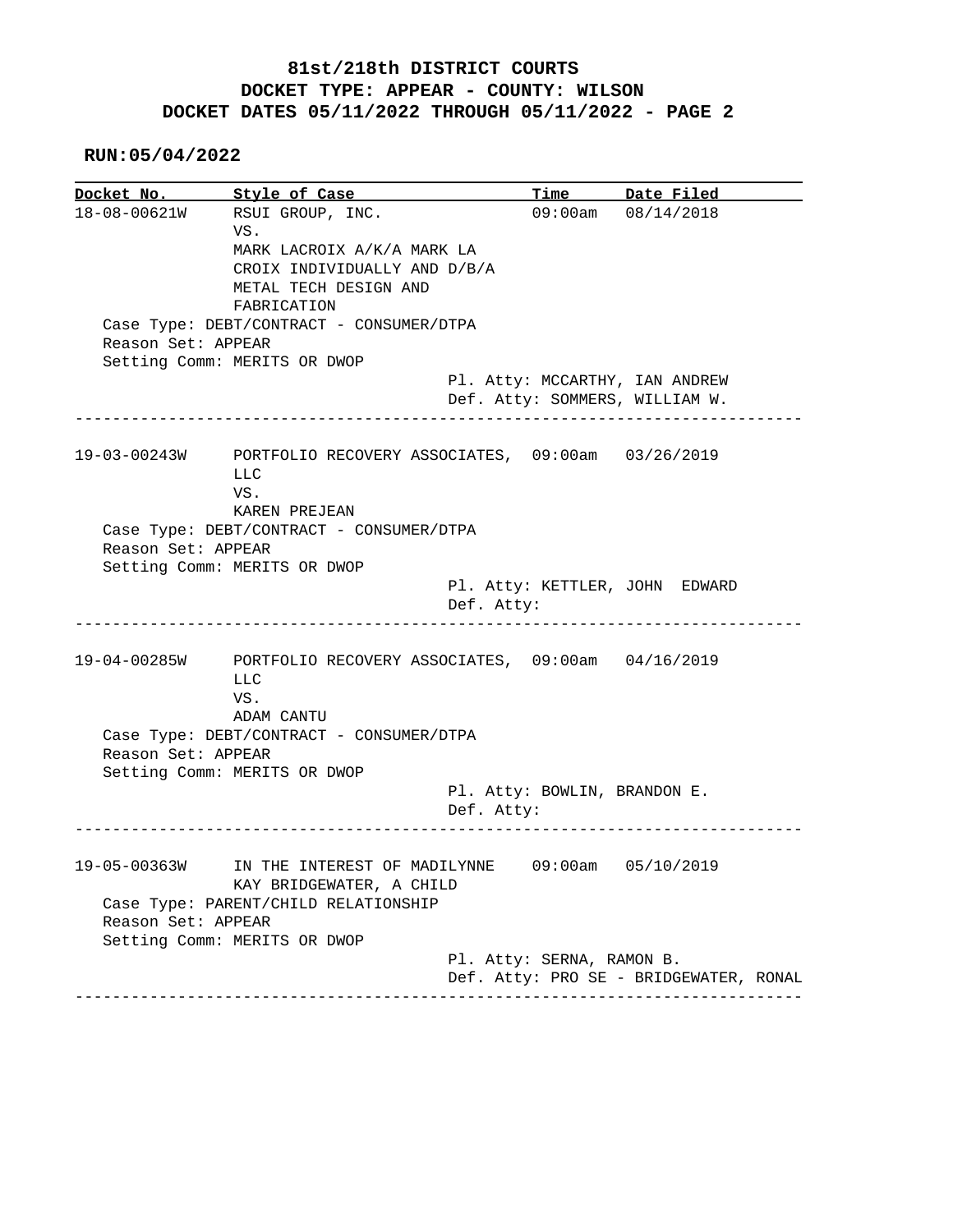**RUN:05/04/2022**

**Docket No. Style of Case Time Date Filed**  19-05-00368W CASCADE CAPITAL, LLC ASSIGNEE 09:00am 05/10/2019 OF SANTANDER CONSUMER, USA, INC. VS. RITA OROSCO AND SAVANAH SALAS Case Type: DEBT/CONTRACT - CONSUMER/DTPA Reason Set: APPEAR Setting Comm: MERITS OR DWOP Pl. Atty: KETTLER, JOHN EDWARD Def. Atty: ------------------------------------------------------------------------------ 19-05-00416W IN THE INTEREST OF C.M.W., 09:00am 05/22/2019 E.R.W. AND R.E.W., CHILDREN Case Type: ADOPTION Reason Set: APPEAR Setting Comm: MERITS OR DWOP Pl. Atty: SERNA, RAMON B. Def. Atty: ------------------------------------------------------------------------------ 19-05-00421W PORTFOLIO RECOVERY ASSOCIATES, 09:00am 05/28/2019 LLC VS. MYKELE TUTEN Case Type: DEBT/CONTRACT - CONSUMER/DTPA Reason Set: APPEAR Setting Comm: MERITS OR DWOP Pl. Atty: OLSEN-ZHANG, JESSICA Def. Atty: ------------------------------------------------------------------------------ 19-06-00437W PORTFOLIO RECOVERY ASSOCIATES, 09:00am 06/03/2019 LLC VS. STEPHANIE A. KLESEL Case Type: DEBT/CONTRACT - CONSUMER/DTPA Reason Set: APPEAR Setting Comm: MERITS OR DWOP Pl. Atty: JARAMILLO, ROBERTO Def. Atty: PRO SE - KLESEL, STEPHANIE ------------------------------------------------------------------------------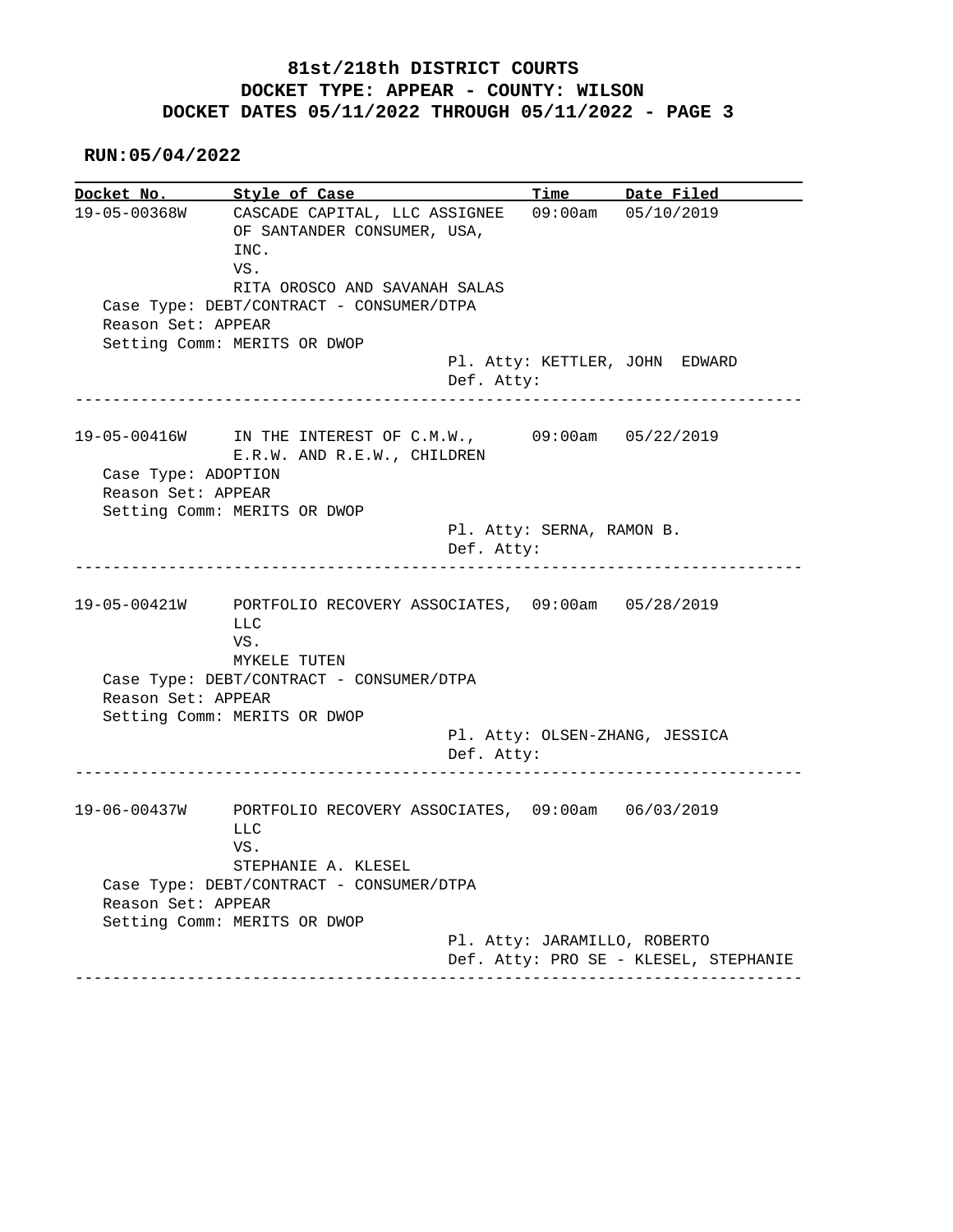**RUN:05/04/2022**

**Docket No.** Style of Case Time Date Filed 19-06-00463W DISCOVER BANK 09:00am 06/12/2019 VS. STEPHANIE KLESEL Case Type: DEBT/CONTRACT - CONSUMER/DTPA Reason Set: APPEAR Setting Comm: MERITS OR DWOP Pl. Atty: ADDISON, BRANDI MARIE Def. Atty: ------------------------------------------------------------------------------ 19-06-00485W PORTFOLIO RECOVERY ASSOCIATES, 09:00am 06/21/2019 LLC VS. JESSICA BALCAR Case Type: DEBT/CONTRACT - CONSUMER/DTPA Reason Set: APPEAR Setting Comm: MERITS OR DWOP Pl. Atty: BOWLIN, BRANDON E. Def. Atty: ------------------------------------------------------------------------------ 19-07-00528W PORTFOLIO RECOVERY ASSOCIATES, 09:00am 07/03/2019 LLC VS. STEPHANIE MOORE Case Type: DEBT/CONTRACT - CONSUMER/DTPA Reason Set: APPEAR Setting Comm: MERITS OR DWOP Pl. Atty: BOWLIN, BRANDON E. Def. Atty: ------------------------------------------------------------------------------ 19-07-00532W IN THE MATTER OF THE MARRIAGE 09:00am 07/08/2019 OF LISA SUE NOWELL AND JAMES RICHARD NOWELL & ITIO: M.N., A CHILD Case Type: DIVORCE WITH CHILDREN Reason Set: APPEAR Setting Comm: RESET OR DWOP Pl. Atty: CEDILLOS, ANDRES Def. Atty: PRO SE - NOWELL, JAMES RICH ------------------------------------------------------------------------------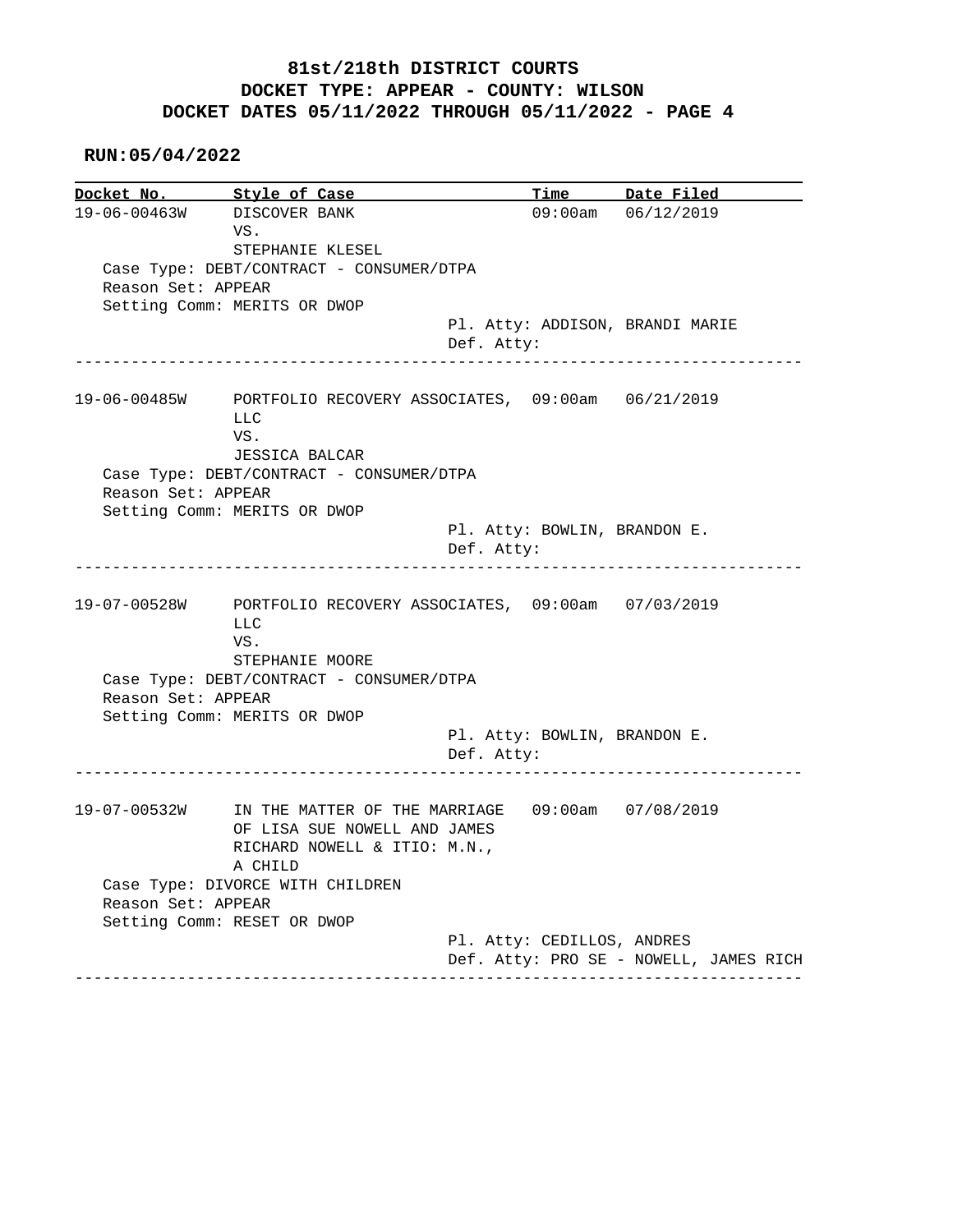**RUN:05/04/2022**

**Docket No. Style of Case Time Date Filed**  19-07-00549W IN THE MATTER OF THE MARRIAGE 09:00am 07/15/2019 OF LISA MARIE GONZALES AND JOE JESSE GONZALES, III Case Type: DIVORCE WITH CHILDREN Reason Set: APPEAR Setting Comm: MERITS OR DWOP Pl. Atty: PRO SE - GONZALES, LISA MARI Def. Atty: ------------------------------------------------------------------------------ 19-08-00603W REBEKA ROJAS, ET AL 09:00am 08/01/2019 VS. NEWMAN STOCK FARM Case Type: INJURY/DAMAGE INVOLVING VEHICLE Reason Set: APPEAR Setting Comm: MERITS OR DWOP Pl. Atty: QUILES, III, JOSE FABIAN Def. Atty: ADAMI, III, GRANT E. ------------------------------------------------------------------------------ 19-08-00605W PORTFOLIO RECOVERY ASSOCIATES, 09:00am 08/02/2019 LLC VS. VERONICA GARZA Case Type: DEBT/CONTRACT - CONSUMER/DTPA Reason Set: APPEAR Setting Comm: MERITS OR DWOP Pl. Atty: HALE, MEGAN KATHLEEN Def. Atty: ------------------------------------------------------------------------------ 19-08-00608W PORTFOLIO RECOVERY ASSOCIATES, 09:00am 08/02/2019 LLC VS. STEPHANIE KLESEL Case Type: DEBT/CONTRACT - CONSUMER/DTPA Reason Set: APPEAR Setting Comm: MERITS OR DWOP Pl. Atty: MILLER, CHRISTOPHER RYAN Def. Atty: PRO SE - KLESEL, STEPHANIE ------------------------------------------------------------------------------ 19-08-00609W AMERICAN EXPRESS NATIONAL BANK 09:00am 08/02/2019 VS. HECTOR SANCHEZ Case Type: DEBT/CONTRACT - CONSUMER/DTPA Reason Set: APPEAR Setting Comm: MERITS OR DWOP Pl. Atty: ADDISON, BRANDI MARIE Def. Atty: ------------------------------------------------------------------------------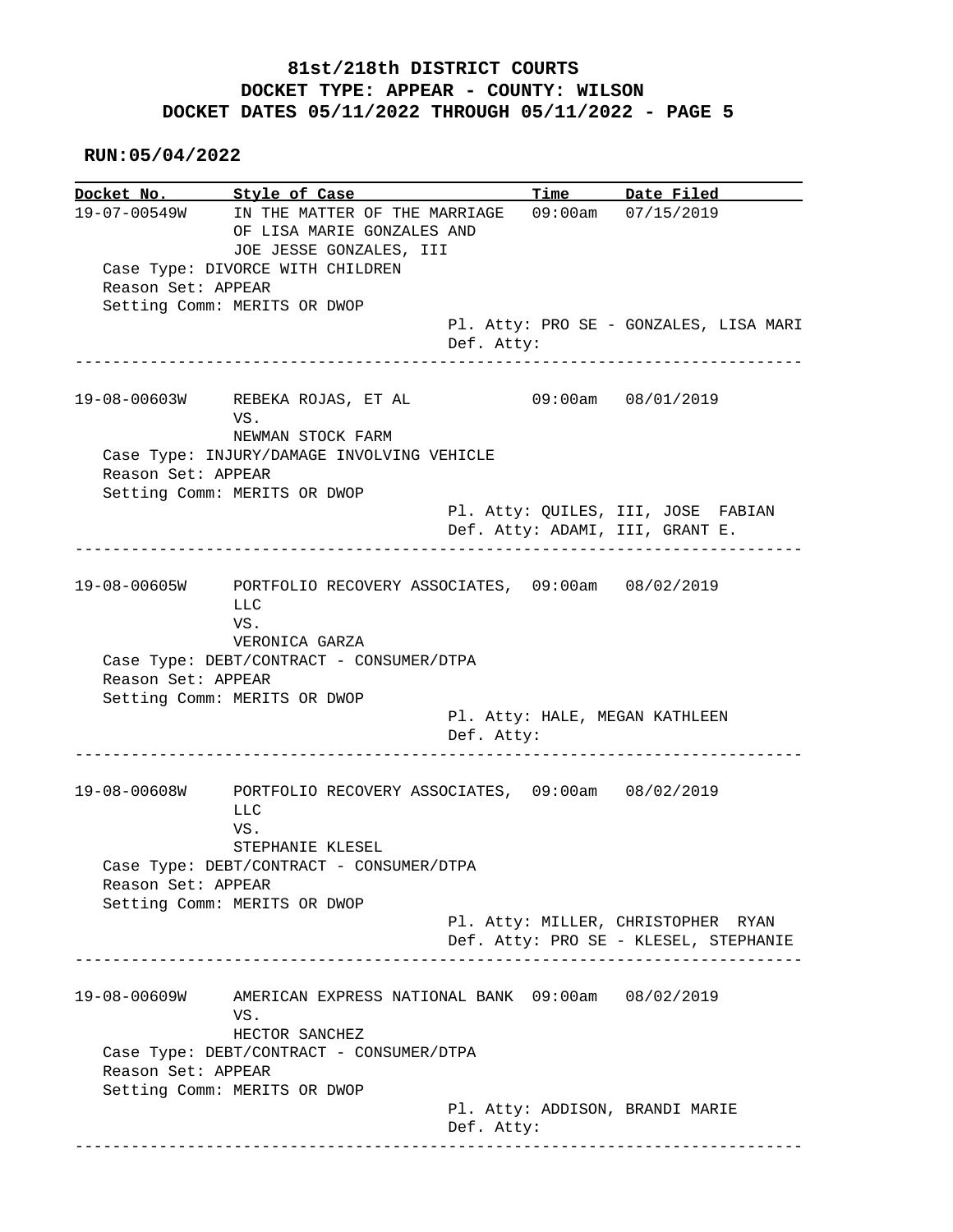**RUN:05/04/2022**

**Docket No.** Style of Case Time Date Filed 19-08-00621W CARETAL AVELATION CONTINUES. 19-08-00621W CAPITAL ONE BANK, N.A. 09:00am 08/12/2019 VS. ANDREW MARTINEZ Case Type: DEBT/CONTRACT - CONSUMER/DTPA Reason Set: APPEAR Setting Comm: MERITS OR DWOP Pl. Atty: AYERS, KRISTEN LEIGH Def. Atty: ------------------------------------------------------------------------------ 19-08-00654W PORTFOLIO RECOVERY ASSOCAITES, 09:00am 08/29/2019 LLC VS. CLARA L. SANCHEZ Case Type: DEBT/CONTRACT - CONSUMER/DTPA Reason Set: APPEAR Setting Comm: MERITS OR DWOP Pl. Atty: HALE, MEGAN KATHLEEN Def. Atty: ------------------------------------------------------------------------------ 19-09-00659W PORTFOLIO RECOVERY ASSOCIATES, 09:00am 09/03/2019 LLC VS. BRIAN YOST Case Type: DEBT/CONTRACT - CONSUMER/DTPA Reason Set: APPEAR Setting Comm: MERITS OR DWOP Pl. Atty: HALE, MEGAN KATHLEEN Def. Atty: ------------------------------------------------------------------------------ 19-10-00768W UNIFUND CCR, LLC 09:00am 10/15/2019 VS. MICHAEL E. MCDONALD Case Type: DEBT/CONTRACT - CONSUMER/DTPA Reason Set: APPEAR Setting Comm: MERITS OR DWOP Pl. Atty: ROBERTS, SUZANNE MICHELLE Def. Atty: ------------------------------------------------------------------------------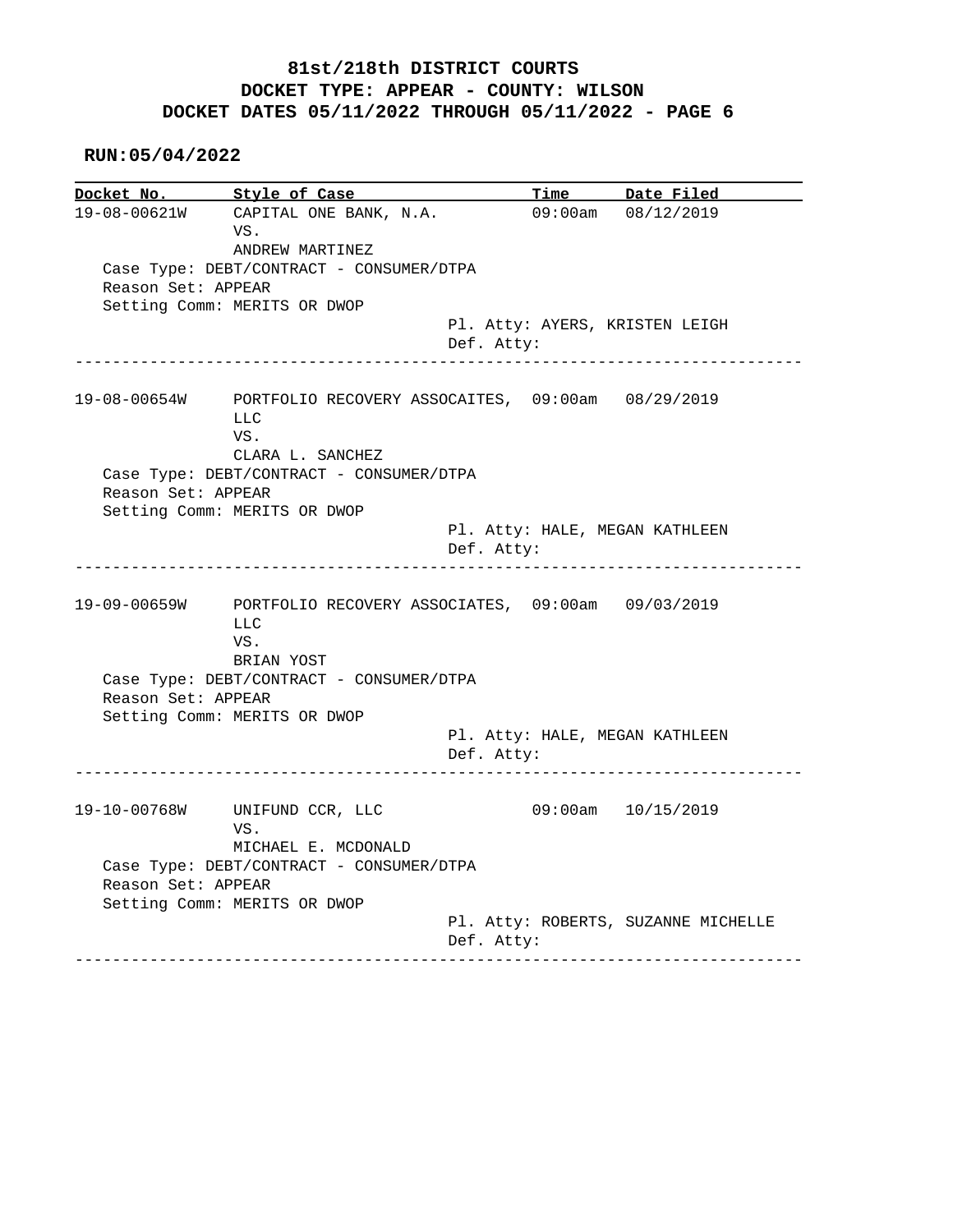**RUN:05/04/2022**

**Docket No. Style of Case Time Date Filed**  19-11-00819W FALLS CITY NATIONAL BANK 09:00am 11/08/2019 VS. A-2 CONVENIENCE, LLC D/B/A SUPER STOP Case Type: DEBT/CONTRACT - CONSUMER/DTPA Reason Set: APPEAR Setting Comm: MERITS OR DWOP Pl. Atty: BRYANT, NOHL P. Def. Atty: ------------------------------------------------------------------------------ 19-12-00903W IN THE MATTER OF THE MARRIAGE 09:00am 12/06/2019 OF MELINDA SAUCEDA AND VICTOR SAUCEDA JR. & ITIO: D.V.S., A CHILD Case Type: DIVORCE WITH CHILDREN Reason Set: APPEAR Setting Comm: MERITS OR DWOP Pl. Atty: TAPIA, JENNIFER R. Def. Atty: RODRIGUEZ, CHRISTOPHER PAU ------------------------------------------------------------------------------ 20-01-00068W OVATION SERVICES, LLC 09:00am 01/29/2020 PLAINTIFF V HAYWOOD HARTMAN, ELGIN TRACY DEFENDANTS Case Type: ALL OTHER CIVIL CASES Reason Set: APPEAR Setting Comm: MERITS OR DWOP Pl. Atty: FOLEY-COATES, GILLIAN ANNE Def. Atty: BATCHELOR JR., CHARLES EDW ------------------------------------------------------------------------------ 20-05-00326W ITIO: TYNSLEE ASHLYN HENK-DE 09:00am 05/15/2020 LA ZERDA, A CHILD Case Type: (TITLE IV-D OAG USE ONLY)ESTABLISHMENT Reason Set: APPEAR Setting Comm: MERITS Pl. Atty: CALVANO, COREY GENE Pl. Atty: UNGER, MARK I. Pl. Atty: VICKERS, LUCINDA A. Def. Atty: HOLUBAR, CHARLES BRANDON ------------------------------------------------------------------------------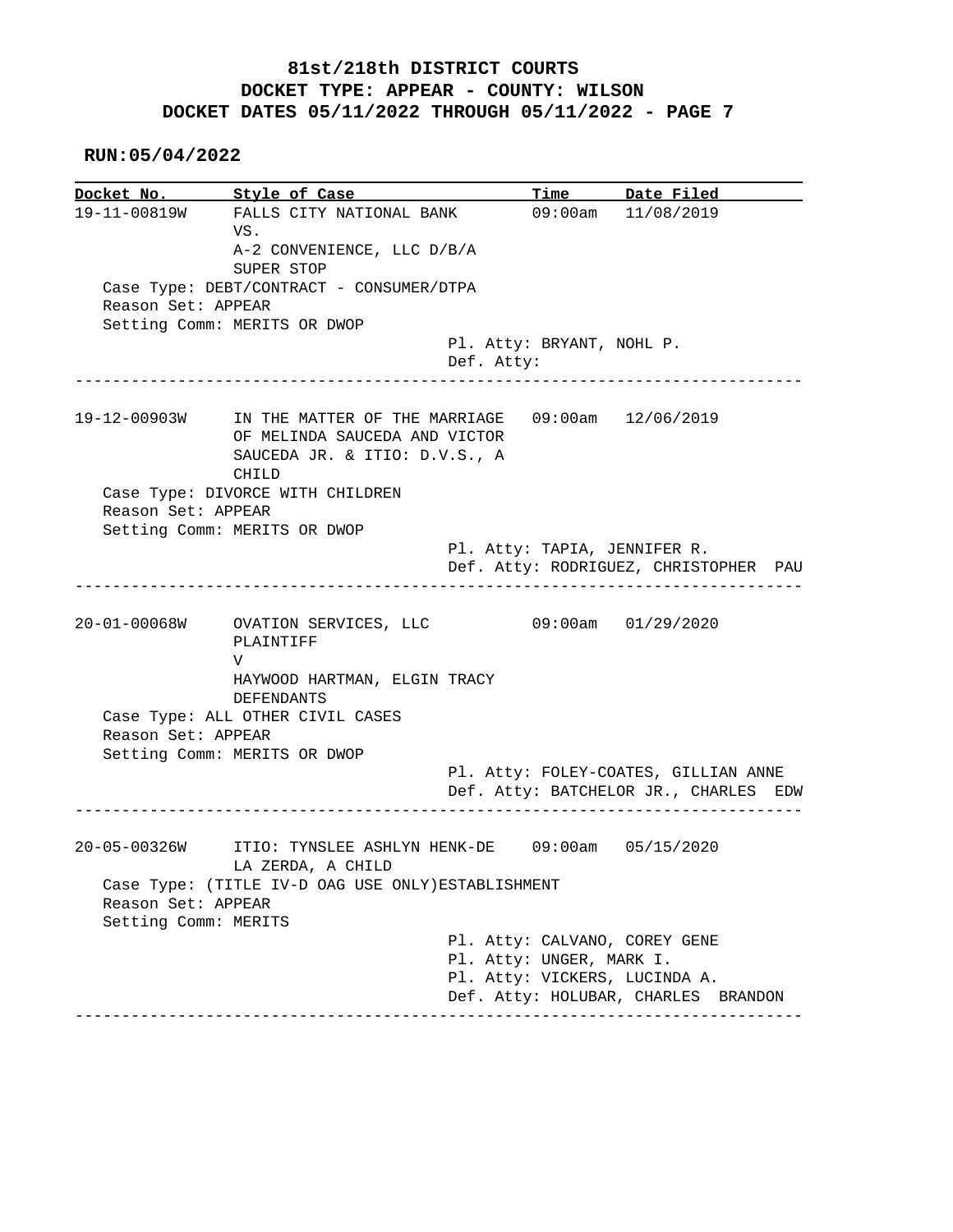**RUN:05/04/2022**

|                    | Docket No. 5tyle of Case                                                               |                                | Time Date Filed    |
|--------------------|----------------------------------------------------------------------------------------|--------------------------------|--------------------|
|                    | 20-10-00689W HIGHLAND CAPITAL CORP.<br>VS.                                             |                                | 09:00am 10/06/2020 |
|                    | JOEL KAY                                                                               |                                |                    |
| Reason Set: APPEAR | Case Type: ALL OTHER CIVIL CASES                                                       |                                |                    |
|                    | Setting Comm: *ZOOM*MT TO COMPEL POST-JUDGMENT-30 MINS                                 |                                |                    |
|                    |                                                                                        | Pl. Atty: RINEHART, JERROD LEE |                    |
|                    |                                                                                        | Def. Atty:                     |                    |
| 20-12-00868W       | SHARON D. PIERDOLLA, TRUSTEE 09:00am 12/10/2020<br>OF THE HOLLIS W. PIERDOLLA<br>TRUST |                                |                    |
|                    | VS.<br>BRANDON PIERDOLLA AND TIMOTHY                                                   |                                |                    |
|                    | PIERDOLLA, CO-INDEPENDENT                                                              |                                |                    |
|                    | EXECUTORS OF THE ESTATE OF                                                             |                                |                    |
|                    | Case Type: OTHER PROPERTY                                                              |                                |                    |
| Reason Set: APPEAR |                                                                                        |                                |                    |
|                    | Setting Comm: MT TO SET CASE FOR TRIAL-15 MINS                                         |                                |                    |
|                    |                                                                                        |                                |                    |
|                    |                                                                                        | Pl. Atty: GOLDEN, ROBERT E.    |                    |
|                    |                                                                                        | Def. Atty: OLIVER, WILLIAM H.  |                    |
|                    |                                                                                        | Def. Atty: OLIVER, WILLIAM H.  |                    |
|                    | 21-02-00112W IMMO: ANNETTE KAY SMITH AND 09:00am 02/22/2021<br>STEVEN WAYNE SMITH      |                                |                    |
|                    | Case Type: DIVORCE NO CHILDREN                                                         |                                |                    |
| Reason Set: APPEAR |                                                                                        |                                |                    |
|                    | Setting Comm: *ZOOM*DIVORCE PROVE UP-15 MINS                                           |                                |                    |
|                    |                                                                                        | Pl. Atty: PETERSON, JAMES P.   |                    |
|                    |                                                                                        | Def. Atty:                     |                    |
|                    | 21-08-00563W ANEY KATHLEEN KING                                                        |                                | 09:00am 08/23/2021 |
|                    | VS<br>JACK BOWLING                                                                     |                                |                    |
|                    | Case Type: ALL OTHER CIVIL CASES                                                       |                                |                    |
| Reason Set: APPEAR |                                                                                        |                                |                    |
|                    | Setting Comm: MSJ - 1 HOUR                                                             |                                |                    |